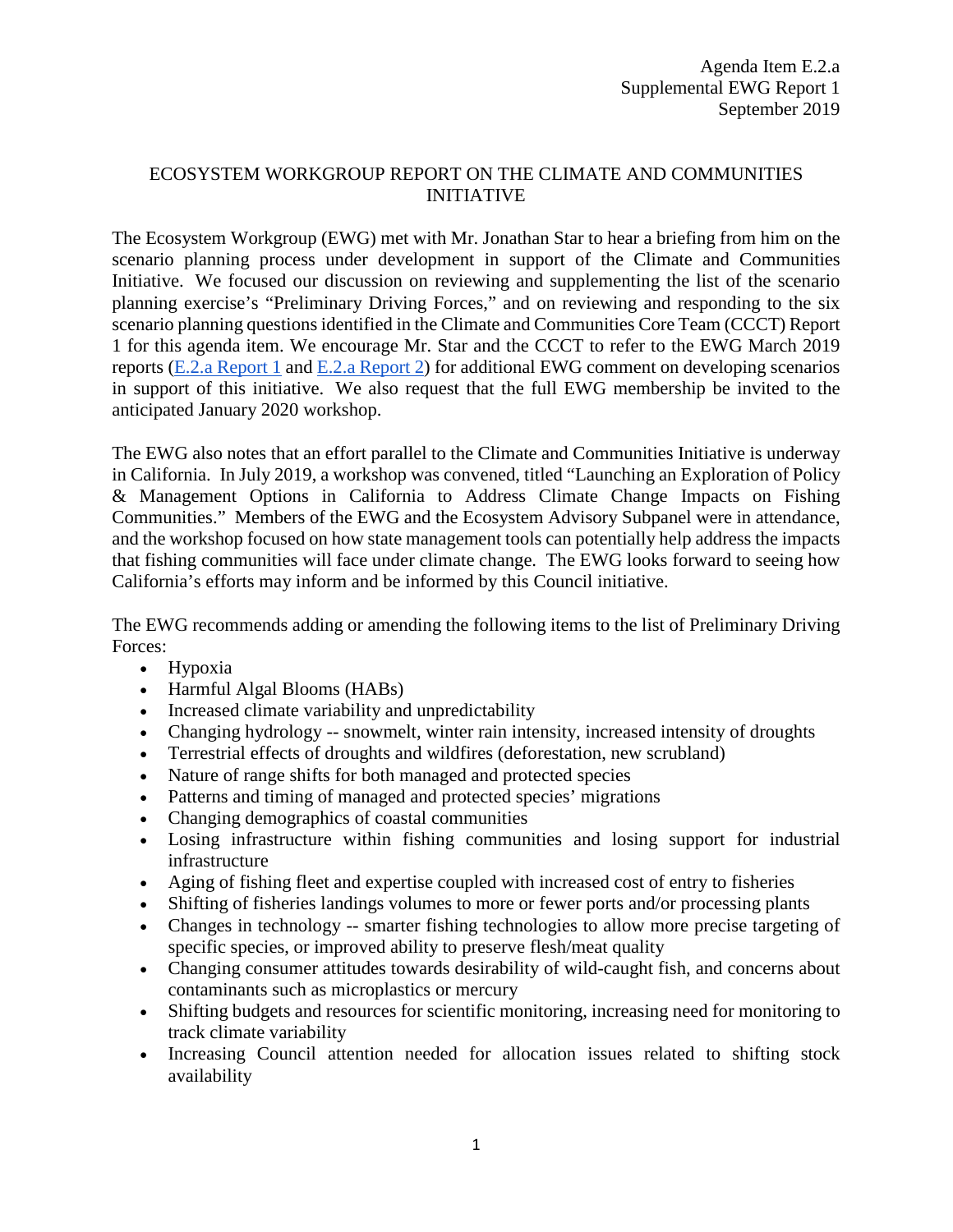• Heterogeneity of effects of climate change may require more regional management planning

The EWG responded to the questions listed in the CCCT's report for this agenda item as follows:

*1. LOOKING BACK: Over the past decade, what have been the most notable developments in West Coast fishing communities? What about in West Coast stock availability? Which trends surprised you most?*

Environmental variability, which has affected our ability to predict patterns in fish availability. Things we used to be able to predict, and the extent to which our predictions have been wrong has been disconcerting for scientists, managers, and the public. Climate variability trends, including HABs and hypoxia, and marine heatwaves. Ecological shifts in the nearshore, such as destruction of kelp forest communities and increased purple urchin populations. Rockfish recruitment improvement, whether in response to rebuilding or to climate variability. Fishing communities seem to have struggled more this past decade than in earlier decades, partially because there haven't been species available to serve as backfill fishing targets when the main targets become unavailable. Major die-offs of some species of birds and mammals.

*2. ORACLE: If I could answer any question for you that would help you better understand the future of West Coast fishing communities (in 2040), what would you want to know? You can ask about the world, the industry, the environment…*

Will we have fishing communities or will we just have fishing? In other words, will fleet consolidation become so strong that fish are only landed in a few large ports along the coast? How diverse will fishing portfolios be in the future? What will it look like compared to today? What is their ability to adapt, barriers to entry? Will we be able to predict or estimate the fish available for harvest? Unpredictability in forecasting seems to be on the rise.

*3. PRE-DETERMINED: What are the most important unstoppable or inevitable trends that you think will affect West Coast fishing communities? (What inevitable factors will affect stock availability?)*

Our ability to predict how many fish are out there is going to get harder. More difficult for industry to make longer term plans because we will have difficulties predicting how much fish are where and when, which will mean that management may need to be more conservative. What if spatial scales change -- will we need to change our monitoring locations? Will declining trends in recreational fishing continue?

## *4. WILDCARD: What low probability events could happen to completely reshape the landscape for West Coast fishing communities?*

Tsunami readiness. New generations of people less interested in fishing (may not be low probability). Trade policy -- what if American export markets decline so much that we can't export as much fish? Aquaculture could take off so much that demand for wild capture fisheries could